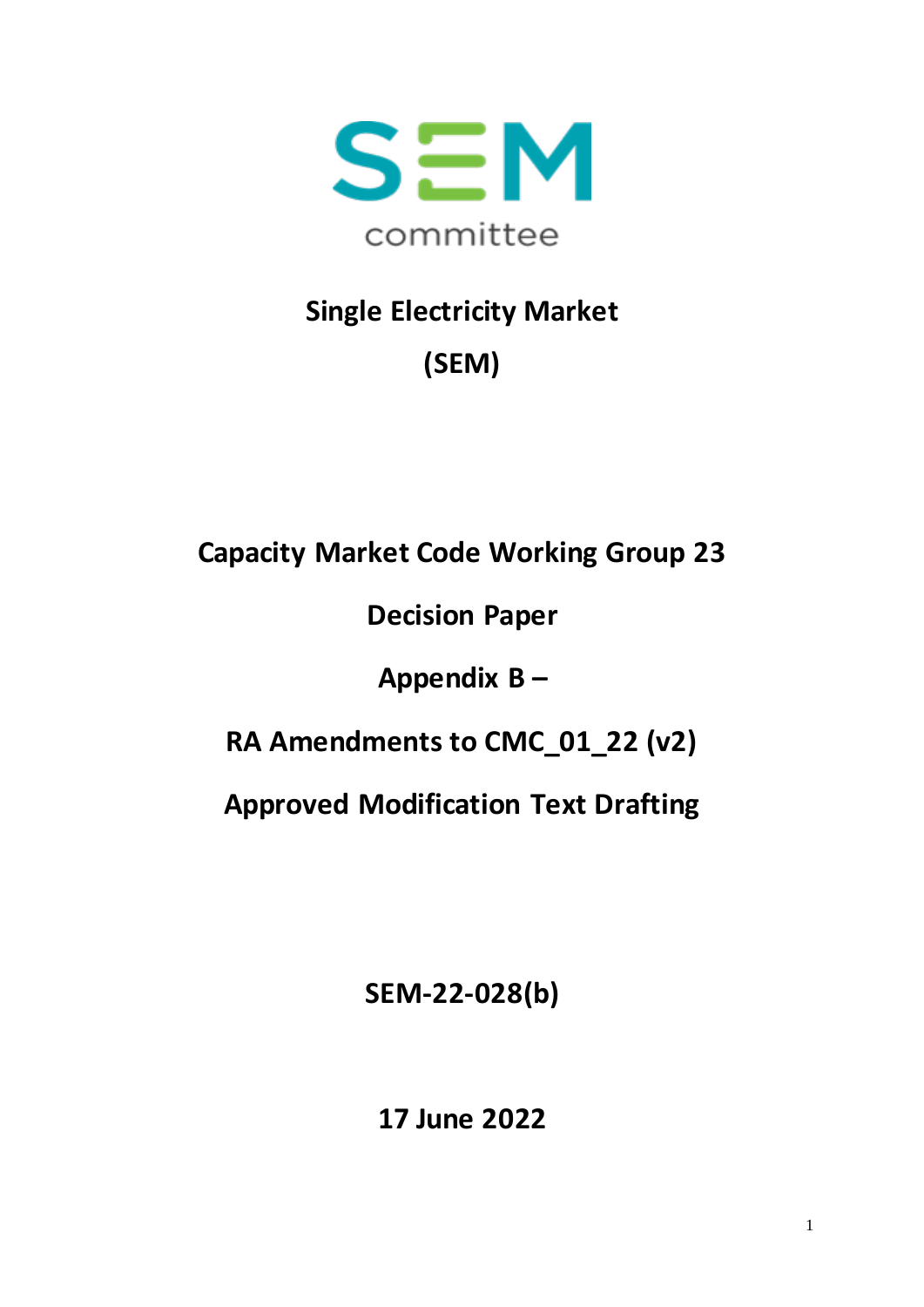# APPROVED MODIFICATION TO CAPACITY MARKET CODE DRAFTING

## **Modify D.3.1.2**

D.3.1.2 The Initial Auction Information Pack for a Capacity Auction shall set out:

- (a) the final De-Rating Curves, defining De-Rating Factors by Technology Class (including for Interconnectors) to be used in the Capacity Auction;
- (b) the final Capacity Requirement for the Capacity Year to be used in the Capacity Auction;
- (c) an indicative Demand Curve to be used in the Capacity Auction;
- (d) for each Locational Capacity Constraint for the relevant Capacity Year to be used in the Capacity Auction, the final nodes on the Transmission System (and the Distribution System, as applicable) to which the Locational Capacity Constraint applies;
- (e) at the date of the Initial Auction Information Pack, how much Awarded Capacity has already been procured for the relevant Capacity Year in total and separately for each Locational Capacity Constraint Area;
- (f) the final Auction Price Cap to be used in the Capacity Auction (in Euro and Sterling);
- (g) the final Existing Capacity Price Cap to be used in the Capacity Auction (in Euro and Sterling);
- (h) the final  $\epsilon$ /MW rate of the New Capacity Investment Rate Threshold to be used in the Capacity Auction;
- (i) the final Annual Stop-Loss Limit Factor applicable to Awarded Capacity allocated in the Capacity Auction;
- (j) the final Billing Period Stop-Loss Limit Factor applicable to Awarded Capacity allocated in the Capacity Auction;
- (k) the indicative Annual Capacity Payment Exchange Rate applicable to Awarded Capacity allocated in the Capacity Auction;
- (l) the final allowed Increase Tolerance and Decrease Tolerance by Tolerance Class that may be applied by a Participant in its Application for Qualification to Capacity Market Unit de-ratings;
- (m) in respect of Performance Securities:
	- (i) the final Performance Security Posting Dates/ Events applicable to Awarded New Capacity allocated in the Capacity Auction; and
	- (ii) for each Performance Security Posting Date/ Event, the final  $\epsilon$ /MW rate to be applied in setting Performance Securities applicable to Awarded New Capacity allocated in the Capacity Auction;
- $(n)$  the final  $\epsilon$ /MW fee rates for calculating Termination Charges applicable to Awarded New Capacity allocated in the Capacity Auction;
- (o) anticipated values for the Full Administered Scarcity Price and the Reserve Scarcity Price Curve applicable to the Capacity Year;
- (p) anticipated values for the parameters listed in paragraph F.16.1.1 and F.16.1.5 of the Trading and Settlement Code to be applied in determining the Strike Price in accordance with the Trading and Settlement Code for the Capacity Year; and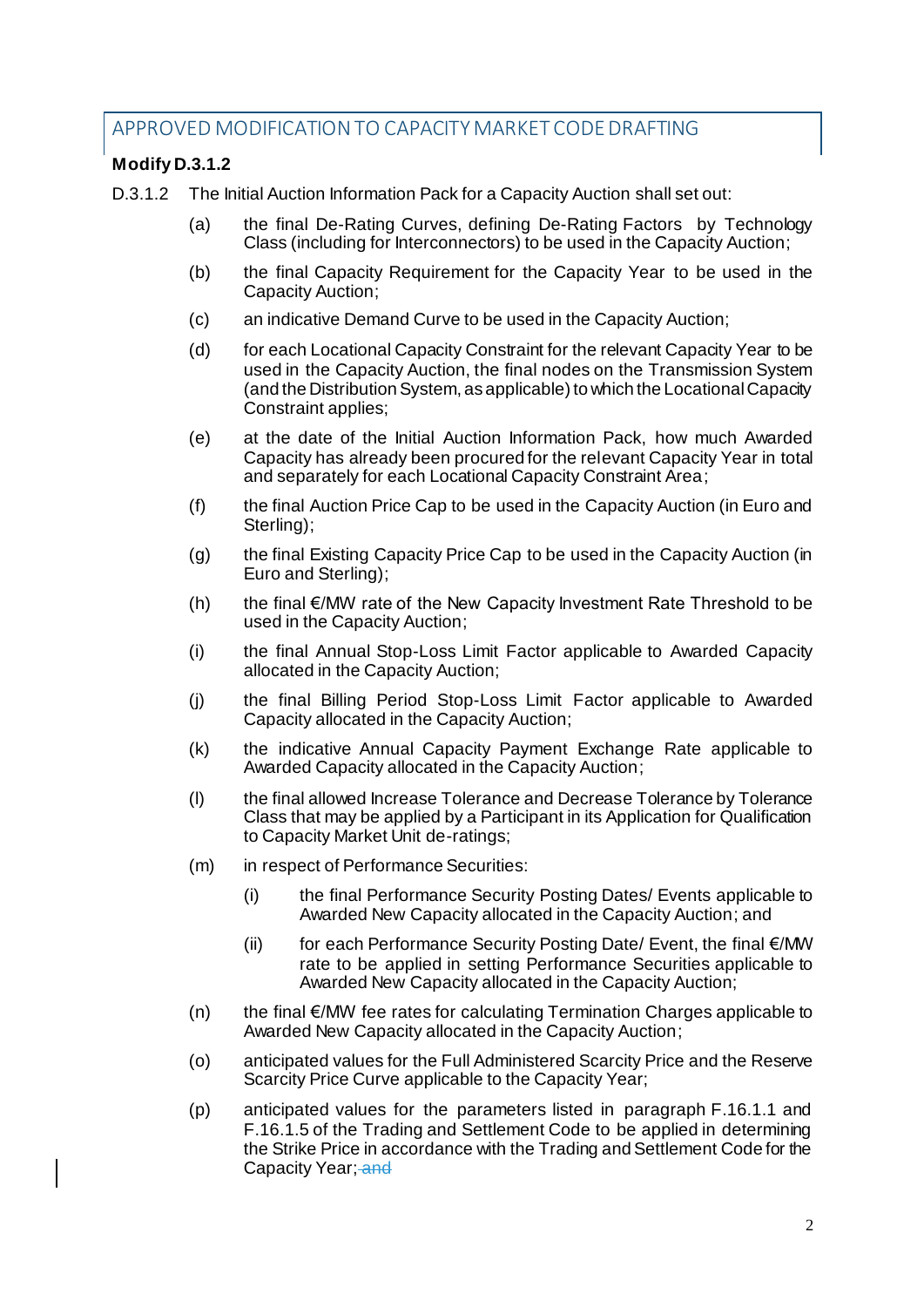(q) the final Capacity Auction Timetable as it relates to events after the publication of the Initial Auction Information Pack (subject to section **Error! Reference source not found.):** 

(r) the final Substantial Financial Completion Period; and

(r)(s) the final Capacity Aggregation Threshold. for the Capacity Auction.

## **Modify D.3.1.3**

- D.3.1.3 The Regulatory Authorities shall determine the following parameters for each Capacity Auction and provide them to the System Operators for inclusion in the applicable Initial Auction Information Pack:
	- (a) the final De-Rating Curves, defining De-Rating Factors by Technology Class (including for Interconnectors) to be used in the Capacity Auction;
	- (b) the final Capacity Requirement for the Capacity Year to be used in the Capacity Auction;
	- (c) an indicative Demand Curve to be used in the Capacity Auction;
	- (d) the final Auction Price Cap to be used in the Capacity Auction (in Euro and Sterling);
	- (e) the final Existing Capacity Price Cap to be used in the Capacity Auction (in Euro and Sterling);
	- (f) the final  $\epsilon$ /MW rate of the New Capacity Investment Rate Threshold to be used in the Capacity Auction;
	- (g) the final Annual Stop-Loss Limit Factor applicable to Awarded Capacity allocated in the Capacity Auction;
	- (h) the final Billing Period Stop-Loss Limit Factor applicable to Awarded Capacity allocated in the Capacity Auction;
	- (i) the indicative Annual Capacity Payment Exchange Rate applicable to Awarded Capacity allocated in the Capacity Auction;
	- (j) the final allowed Increase Tolerance and Decrease Tolerance by Tolerance Class that may be applied by a Participant in its Application for Qualification to Capacity Market Unit de-ratings;
	- (k) in respect of Performance Securities:
		- (i) the final Performance Security Posting Dates/ Events applicable to Awarded Capacity allocated in the Capacity Auction; and
		- (ii) for each Performance Security Posting Date/ Event, the final  $\notin$ /MW rate to be applied in setting Performance Securities applicable to Awarded Capacity allocated in the Capacity Auction;
	- (l) the final €/MW fee rates for calculating Termination Charges applicable to Awarded Capacity allocated in the Capacity Auction;
	- (m) anticipated values for the Full Administered Scarcity Price and the Reserve Scarcity Price Curve applicable to the Capacity Year; and
	- (n) anticipated values for the parameters listed in paragraph F.16.1.1 and F.16.1.5 of the Trading and Settlement Code to be applied in determining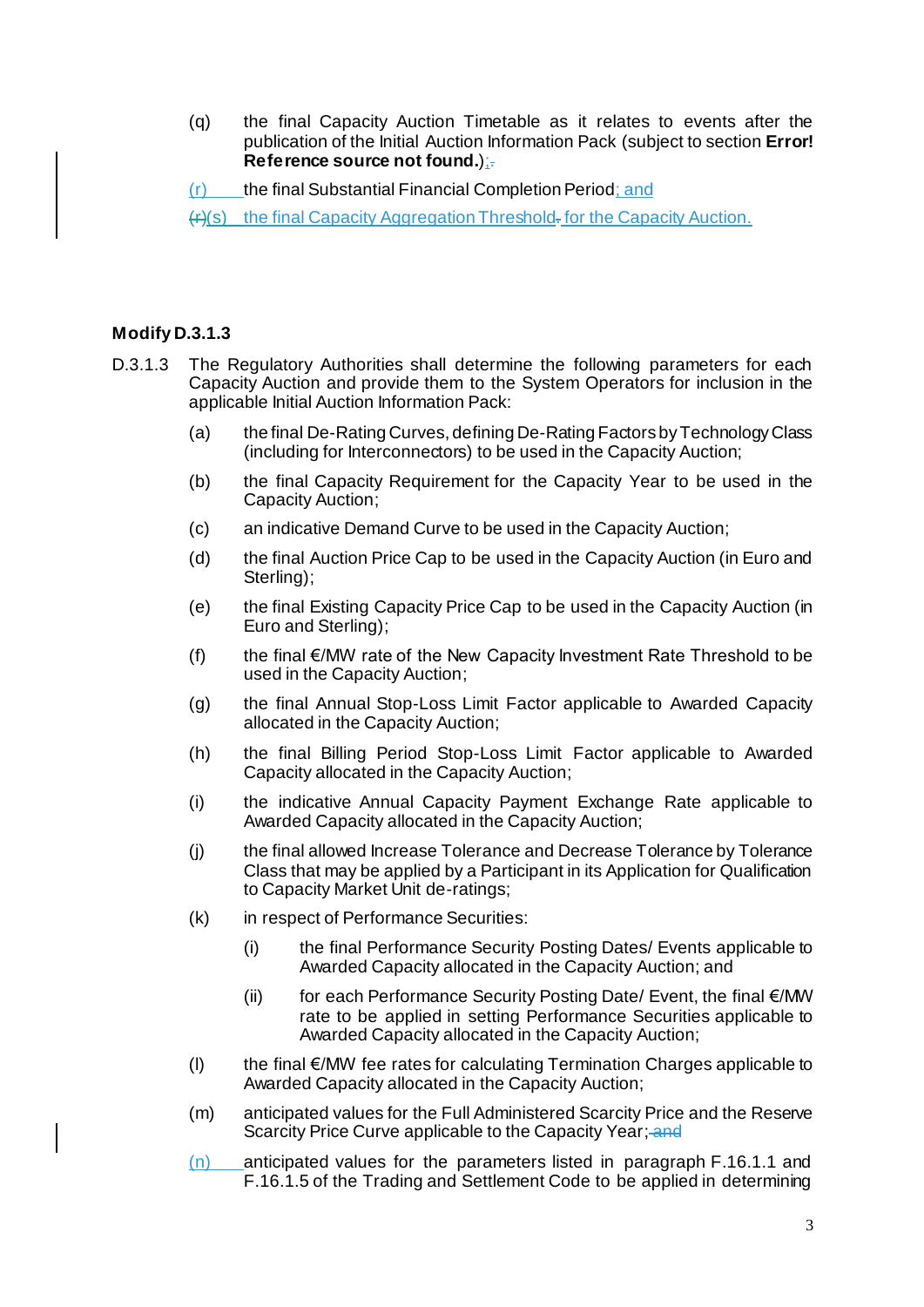the Strike Price in accordance with the Trading and Settlement Code for the Capacity Year; and

(n)(o) the final Capacity Aggregation Threshold for the Capacity Auction.-

## **Modify E.7.6.1(i):**

- (i) each of the Candidate Units is either:
	- (i) a unit with a Registered Capacity (or in the case of a Demand Side Unit, a DSU MW Capacity), whether based on Existing Capacity or a combined Existing and New Capacity, below the De MinimisCapacity Aggregation Threshold; or
	- (ii) a Variable Generator Unit;

## **Modify F.5.1.3:**

- F.5.1.3 The Final Auction Information Pack for a Capacity Auction shall comprise:
	- (a) the final Demand Curve for the Capacity Auction provided by the Regulatory Authorities under section **Error! Reference source not found.**;
	- (b) the final Auction Price Cap for the Capacity Auction (in Euro and Sterling);
	- (c) the final Existing Capacity Price Cap for the Capacity Auction (in Euro and Sterling);
	- (d) for each Locational Capacity Constraint applicable to the Capacity Auction:
		- (i) the final Locational Capacity Constraint Information; and
		- (ii) the final Capacity Market Units that have Qualified for the Capacity Auction and that are in the System Operators' reasonable opinion capable of contributing to satisfying the constraint;
	- (e) the final Capacity Auction Timetable as it relates to events after the publication of the Final Auction Information Pack (subject to section **Error! Reference source not found.**);
	- (f) details of what is required of Participants participating in the Capacity Auction in order to submit Capacity Auction Offers;
	- (g) the final Allowed Timeframe;
	- (h) the final Annual Capacity Payment Exchange Rate to be used by the System Operators in conducting the Capacity Auction and applicable to Awarded Capacity in the Capacity Auction;
	- (i) the final Capacity Requirement to be used in the Capacity Auction;
	- (j) at the date of the Final Auction Information Pack, how much Awarded Capacity has already been procured for the relevant Capacity Year
	- (k) the final Annual Stop-Loss Limit Factor applicable to Awarded Capacity allocated in the Capacity Auction;
	- (l) the final Billing Period Stop-Loss Limit Factor applicable to Awarded Capacity allocated in the Capacity Auction;